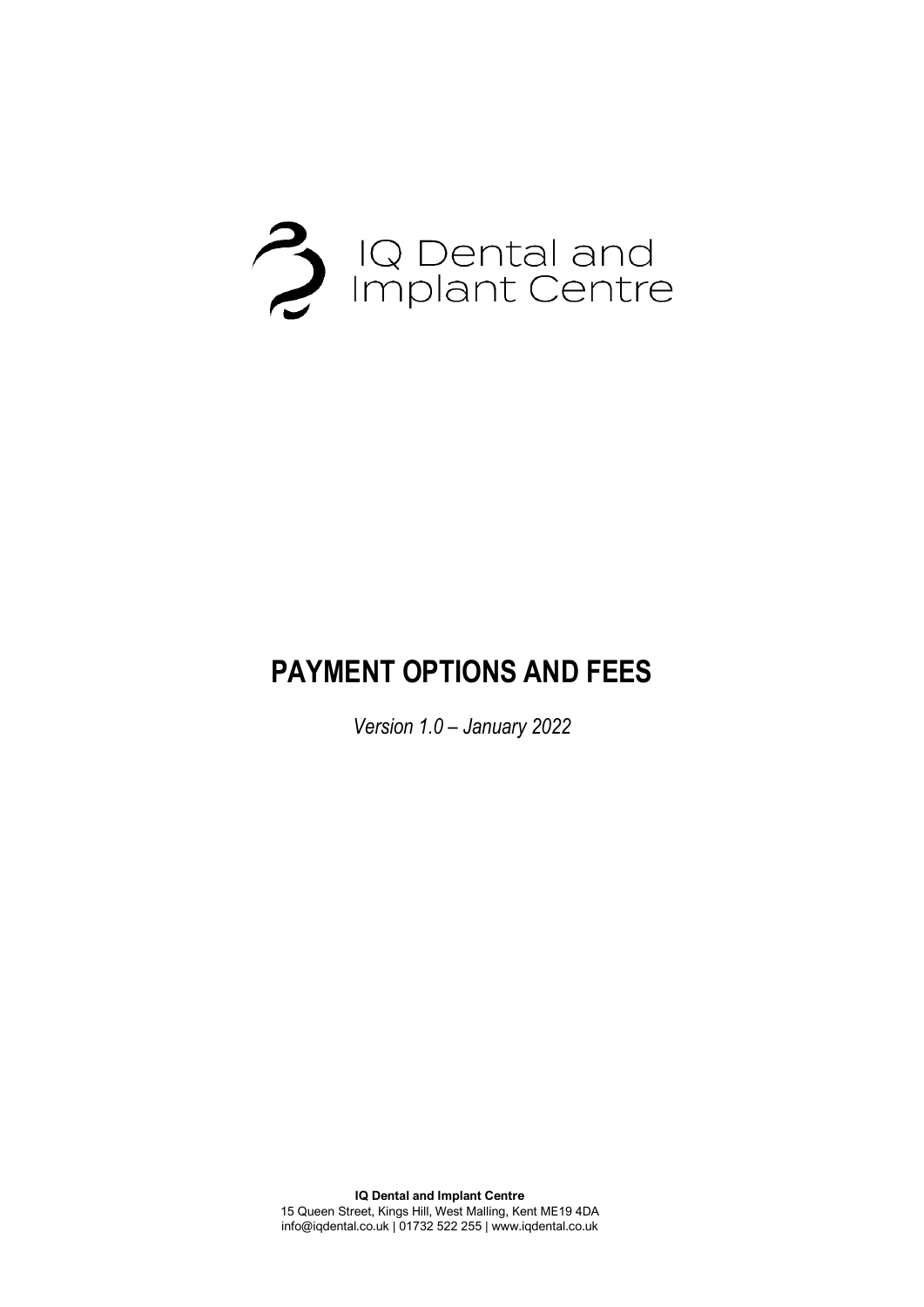### **Payment Options**

IQ Dental and Implant Centre offers a variety of flexible payment and dental finance options for all your dental needs. We have helped many people get their dental treatment started immediately by providing convenient ways to pay. Please ask one of the team for further information and they will help you with all the information you need.

#### **1. Payment for treatment (excluding orthodontics)**

#### **Option 1: Full payment in advance of specialised dental treatment.**

We offer a 5% discount for all specialised dental treatment paid in full in advance. This treatment includes all crown and bridge work, root canal therapy, cosmetic dental procedures and implant treatment. This offer is not available to plan patients who already enjoy a fixed 10% discount.

#### **Option 2: Pay as you go.**

Treatment is paid for when completed as per the treatment schedule. This can be done either by cash, card or bank transfer (see bank details below).

#### **Option 3: Flexible Payment Plan (FPP)**

An interest free Flexible Payment Plan (FPP) is available either as ongoing payments for ongoing treatment (such as anti-wrinkle treatment) OR a fixed number of payments (up to ten) to repay a one-off treatment (such as implants). This requires setting up a Direct Debit Instruction but is not a credit agreement and not subject to credit checks or approval.

#### **Option 4: Finance payment (treatment value over £2,000).**

This requires the setting up and approval of dental treatment finance through Chrysalis Finance. This requires an agreement by yourself and the finance company, who will pay us directly for the treatment. Repayments are subject to interest with various repayment terms available.

#### **2. Payment for treatment (orthodontics only)**

#### **Option 1: Full payment in advance of orthodontic dental treatment.**

We offer a 5% discount for orthodontic treatment paid in full in advance. This offer is not available to plan patients who already enjoy a fixed 10% discount.

#### **Option 2: Flexible Payment Plan (FPP)**

An interest free Flexible Payment Plan (FPP) involves an initial payment and a fixed number of ongoing payments (up to ten) to repay the remaining amount. This requires setting up a Direct Debit Instruction but is not a credit agreement and not subject to credit checks or approval.

#### **Option 3: Finance payment (treatment value over £2,000).**

This requires the setting up and approval of dental treatment finance through Chrysalis Finance. This requires an agreement by yourself and the finance company, who will pay us directly for the treatment. Repayments are subject to interest with various repayment terms available.

#### **Bank details**

Bank: RBS Sort code: 163245 Account number: 10915925

We also accept Debit Card, Cash, MasterCard, Visa, American Express and Apple Pay.

Please note that we no longer accept any payments by cheque.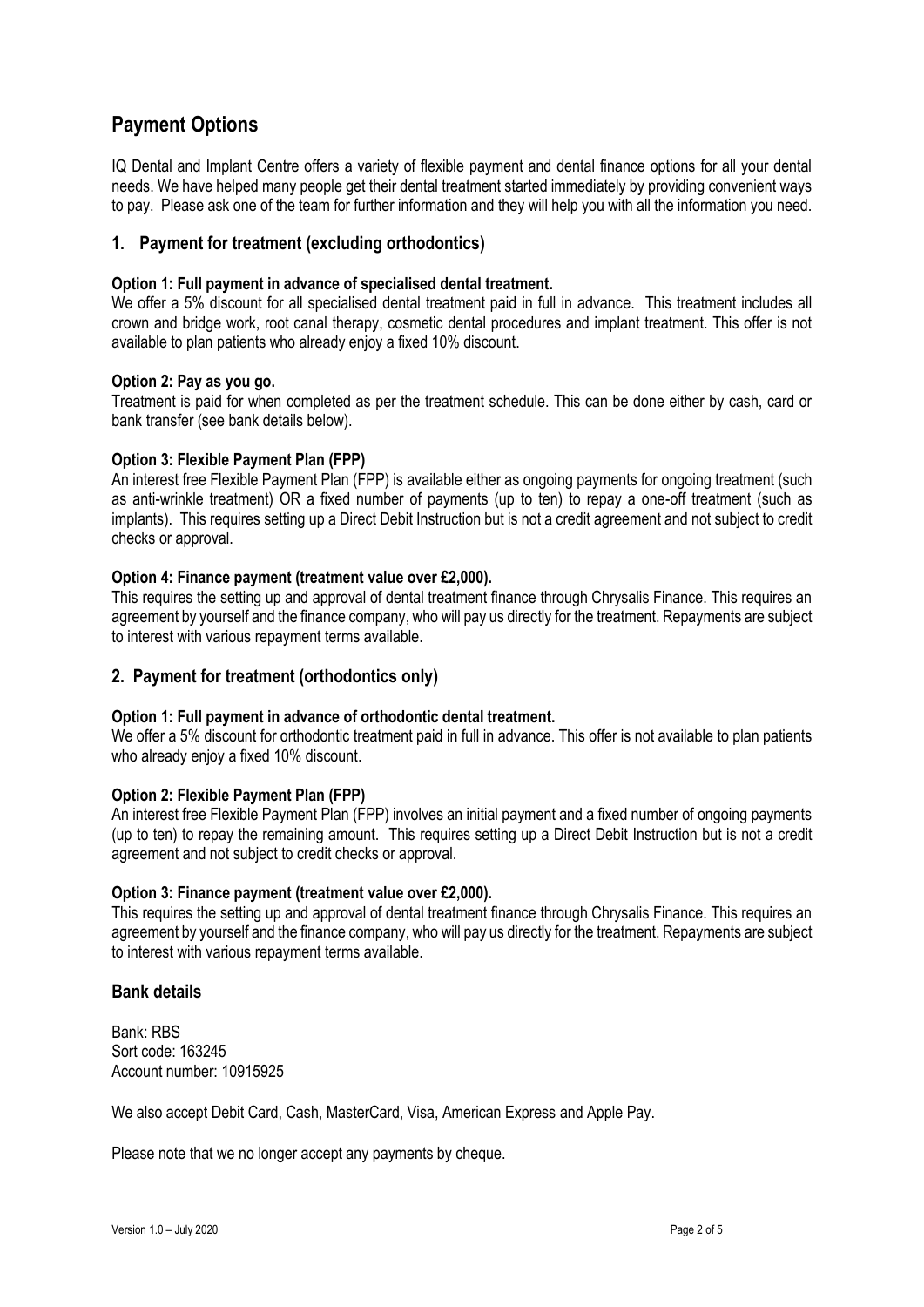| <b>Consultation</b>                                  |                                         |                                         |                                            | <b>Amount</b>      |                                   |                  |
|------------------------------------------------------|-----------------------------------------|-----------------------------------------|--------------------------------------------|--------------------|-----------------------------------|------------------|
| Exam<br>(including all<br>necessary<br>radiographs*) | New patient                             |                                         |                                            | £135.00*           |                                   |                  |
|                                                      | <b>Existing patient</b>                 |                                         |                                            | £80.00*            |                                   |                  |
|                                                      | Emergency/review                        |                                         |                                            | £80.00*            |                                   |                  |
|                                                      | Plan patient                            |                                         |                                            | Included           |                                   |                  |
|                                                      | Denplan Essentials/<br>Denplan Children |                                         |                                            | Included           |                                   |                  |
|                                                      | Child check-<br>up/emergency            |                                         | Under 5                                    | £15.00             | FREE with<br>plan<br>parent.      |                  |
|                                                      |                                         |                                         | 5 to 7                                     | £20.00             |                                   | A                |
|                                                      |                                         |                                         | 8 to 12                                    | £25.00             |                                   | B                |
|                                                      |                                         |                                         | 13 to 18                                   | £30.00             |                                   | $\mathbf{C}$     |
| <b>Diagnostics</b>                                   | OPG                                     |                                         |                                            | £75.00             |                                   |                  |
|                                                      | CT Scan                                 | Standard                                |                                            | £200.00            |                                   |                  |
|                                                      | <b>Full Case Assessment</b>             | Endodontic                              |                                            | £100.00<br>£350.00 |                                   |                  |
| <b>Hygiene services</b>                              | New patient                             |                                         |                                            | £150.00            | Including                         |                  |
|                                                      |                                         |                                         |                                            |                    | care pack                         |                  |
|                                                      | <b>Existing patient</b>                 | Routine                                 | $(30 \text{ mins})$<br>$(45 \text{ mins})$ | £86.00<br>£100.00  | Patients<br>12 years<br>and older |                  |
|                                                      | <b>Topical fluoride</b>                 | Full mouth                              |                                            | £75.00             |                                   |                  |
|                                                      |                                         | Per tooth                               |                                            | £20.00             |                                   |                  |
| <b>Periodontal</b>                                   |                                         | Full mouth                              | Hygienist                                  | £200.00            |                                   |                  |
| services                                             |                                         | treatment<br>Full mouth                 | Dentist                                    | £350.00            |                                   |                  |
|                                                      |                                         | treatment<br>AO4/Implant<br>maintenance |                                            | £350.00            |                                   |                  |
| <b>Plastic</b>                                       | Tooth coloured fillings                 | Starting from                           |                                            | £150.00            |                                   |                  |
| restorations                                         |                                         |                                         |                                            |                    |                                   |                  |
|                                                      |                                         |                                         |                                            | Premium            | <b>Standard</b>                   | <b>Composite</b> |
| Ceramic<br>restoration                               | Inlay/Onlay unit                        |                                         |                                            | £850.00            | £750.00                           | £400.00          |
|                                                      | Crown/Bridge unit                       |                                         |                                            | £850.00            | £750.00                           | £400.00          |
|                                                      |                                         |                                         |                                            |                    |                                   |                  |
|                                                      | Veneer unit                             | Direct composite                        |                                            | £500.00            |                                   |                  |
|                                                      |                                         | Standard                                |                                            | £750.00            |                                   |                  |
|                                                      |                                         | Smile design                            |                                            | £1,000.00          |                                   |                  |
|                                                      | Implant unit                            | Standard                                |                                            | £1,200.00          |                                   | £500.00          |
|                                                      |                                         | High aesthetic                          |                                            | £1,500.00          |                                   |                  |
|                                                      | Post core                               |                                         |                                            | £250.00            |                                   |                  |
|                                                      | Rochette unit                           |                                         |                                            | £500.00            |                                   |                  |
|                                                      | Temporary crown                         |                                         |                                            | £250.00            |                                   |                  |
|                                                      | Recement<br>Crown/Bridge                |                                         |                                            | £100.00            |                                   |                  |

## **Price List Summary (with effect from 1 July 2020)**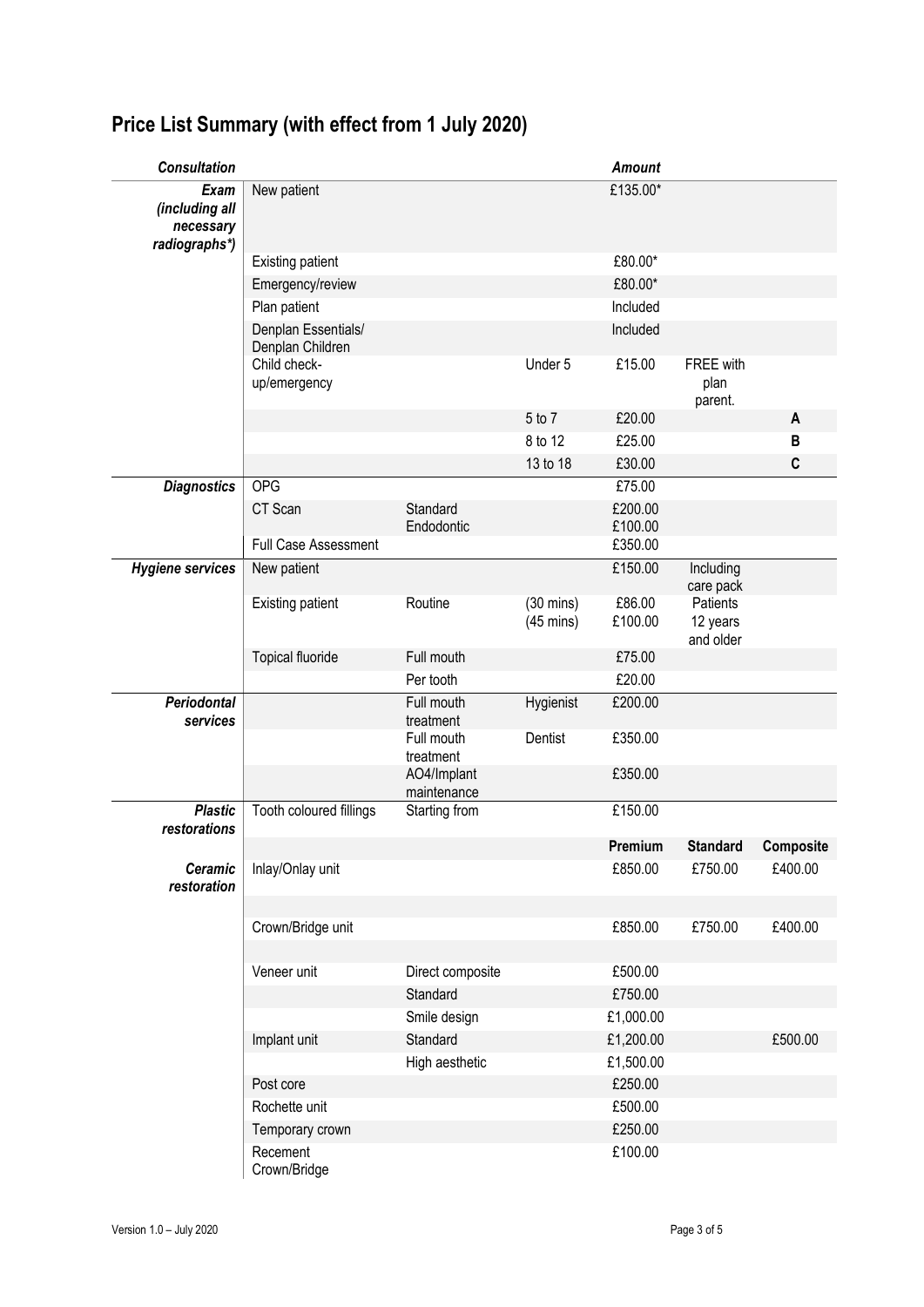|                          | Occlusal and functional<br>devices | Starting from                        | £350.00    |     |         |
|--------------------------|------------------------------------|--------------------------------------|------------|-----|---------|
| <b>Partial denture</b>   | Plastic                            |                                      | £850.00    |     |         |
|                          | Metal                              |                                      | £1,500.00  |     |         |
| <b>Full denture</b>      | Plastic                            |                                      | £1,250.00  |     |         |
|                          | Metal/plastic                      |                                      | £1,500.00  |     |         |
| Denture repair           | Reline                             |                                      | £350.00    | Lab | £100.00 |
|                          | Repair                             |                                      | £250.00    |     |         |
|                          | Addition                           |                                      | £250.00    |     |         |
| <b>Endodontic</b>        | Tooth health                       |                                      | £350.00    |     |         |
| services                 | investigation                      |                                      |            |     |         |
|                          | Anterior teeth [1-3]               |                                      | £450.00    |     |         |
|                          | Premolars [4-5]                    |                                      | £500.00    |     |         |
|                          | Molars [6-8]                       |                                      | £700.00    |     |         |
|                          | Re RCT/Increased<br>difficulty     | Additional amount                    | £150.00    |     |         |
| <b>Endodontic</b>        | Apical root surgery                |                                      | £750.00    |     |         |
| surgery                  |                                    |                                      |            |     |         |
|                          | Root resection                     |                                      | £500.00    |     |         |
| <b>Extractions</b>       | Simple                             | <b>Extraction only</b>               | E200.00    |     |         |
|                          |                                    | <b>Extraction and</b><br><b>PRGF</b> | £400.00    |     |         |
|                          | Complex                            | Extraction only                      | £400.00    |     |         |
|                          |                                    | Extraction and<br><b>PRGF</b>        | £600.00    |     |         |
| <b>Surgical services</b> | Soft tissue                        | Simple                               | £750.00    |     |         |
|                          |                                    | Complex                              | £850.00    |     |         |
|                          |                                    | <b>PRGF</b>                          | £250.00    |     |         |
|                          | Hard tissue                        | Simple                               | £750.00    |     |         |
|                          |                                    | Complex                              | £850.00    |     |         |
|                          | Grafting                           | <b>GBR</b>                           | £750.00    |     |         |
|                          |                                    | Tenting/Sausage                      | £1000.00   |     |         |
|                          |                                    | <b>Block</b>                         | £1,250.00  |     |         |
|                          |                                    | Sinus                                | £1,250.00  |     |         |
|                          |                                    | Socket shield                        | £350.00    |     |         |
|                          |                                    | Socket                               | £350.00    |     |         |
|                          |                                    | preservation                         |            |     |         |
|                          |                                    | Ridge split                          | £750.00    |     |         |
| <b>Implants</b>          | Single unit                        | Standard                             | £2,750.00  |     |         |
|                          |                                    | Aesthetic                            | £3,250.00  |     |         |
|                          |                                    | Ceramic                              | £3,500.00  |     |         |
|                          | Multiple                           | Standard                             | £2,500.00  |     |         |
|                          |                                    | Aesthetic                            | £3,000.00  |     |         |
|                          |                                    | Ceramic                              | £3,250.00  |     |         |
|                          | Full arch                          | Lower locator                        | £5,500.00  |     |         |
|                          |                                    | Upper locator                        | £9,500.00  |     |         |
|                          |                                    | All on 4                             | £16,000.00 |     |         |
|                          |                                    | All on 6                             | £19,000.00 |     |         |
|                          |                                    | All on 8                             | £21,000.00 |     |         |
|                          |                                    | Ceramic <sup>[8]</sup>               | £24,000.00 |     |         |